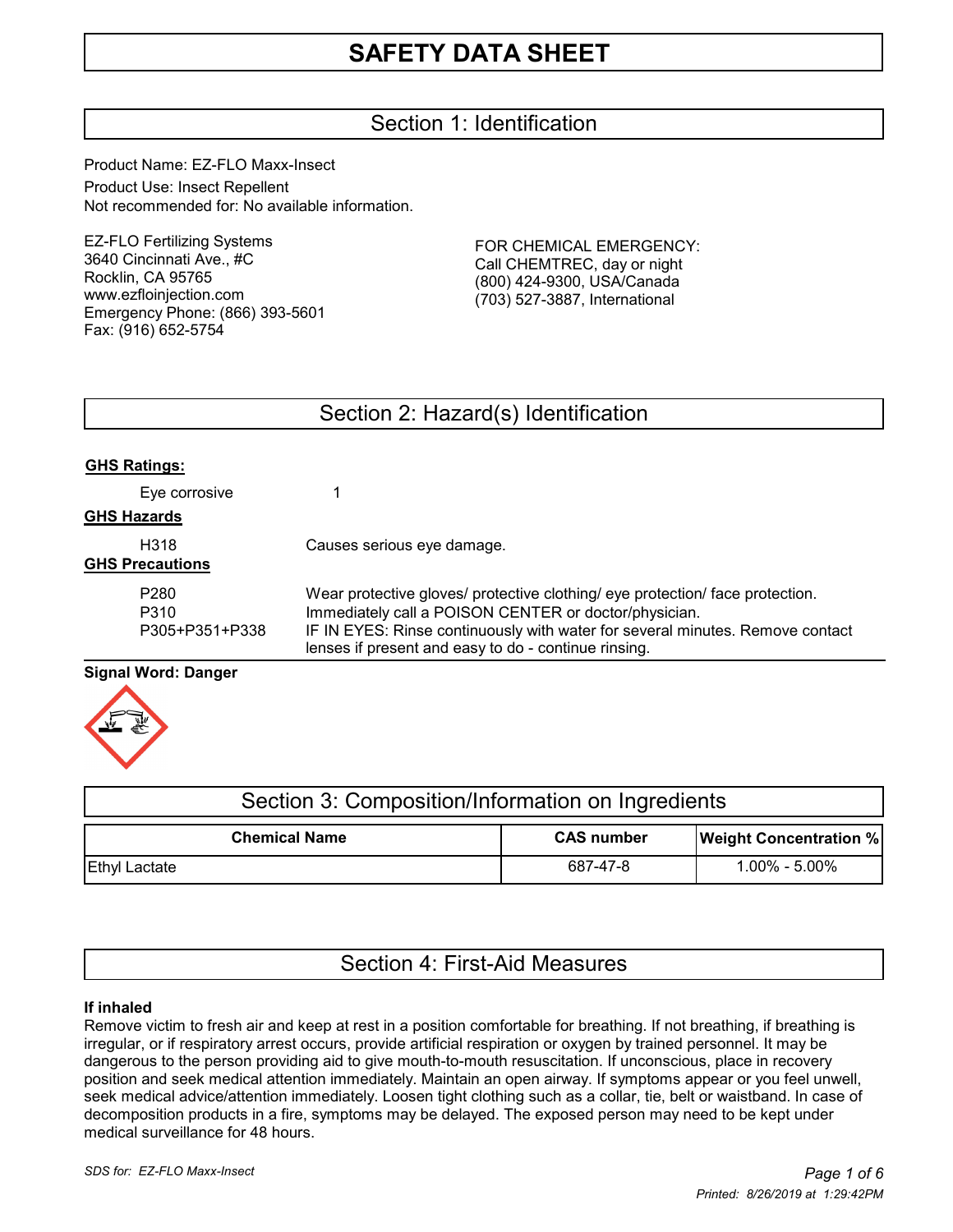## **If in eyes**

Rinse continuously with water for several minutes, occasionally lifting the upper and lower eyelids. Remove contact lenses if present and easy to do, continue rinsing. Seek medical advice/attention immediately.

## **If on skin (or hair)**

Remove immediately all contaminated clothing. Rinse skin with plenty of soap and water for several minutes. If irritation/rash develops or persists, seek medical advice/attention immediately. Wash contaminated clothing before reuse.

#### **If swallowed**

Seek immediate medical advice/attention. Call a poison control center or physician. Rinse mouth with water. Remove dentures, if any. Move victim to fresh air and keep at rest in a position comfortable for breathing. If the person is conscious, give small quantities of water to drink. Stop if the exposed person feels sick as vomiting may be dangerous. Do not induce vomiting unless directed to do so by medical personnel. If vomiting occurs, the head should be kept low so that vomit does not enter the lungs. Never give anything by mouth to an unconscious person. If unconscious, place victim in recovery position and seek medical attention immediately. Maintain an open airway. Loosen tight clothing such as collar, tie, belt or waistband.

#### **Most important symptoms and effects, both acute and delayed**

The most important known symptoms and effects are described in section 11.

#### **Indication of any immediate medical attention and special treatment needed**

Provide general supportive measures and treat symptomatically. Symptoms may be delayed.

#### **General information**

Ensure that medical personnel are aware of the material(s) involved, and take precautions to protect themselves. Show this safety data sheet to the doctor in attendance.

# Section 5: Fire-Fighting Measures

#### **Suitable extinguishing media**

Water fog. Water spray. Dry chemical. Carbon dioxide (CO2). Foam.

# **Unsuitable extinguishing media**

None known.

#### **Special hazards arising from the chemical(s)** None known.

# **Hazardous combustion products**

See section 10.

## **Firefighting**

If evacuation of personnel is necessary, evacuate to an upwind area. Decontaminate personnel and equipment with a water wash-down after fire and smoke exposure.

## **Firefighting equipment**

Firemen and emergency responders: wear full turnout gear or Level A equipment, including positive-pressure, selfcontained breathing apparatus (SCBA).

# Section 6: Accidental Release Measures

## **Personal precautions, protective equipment and emergency procedures**

Keep unnecessary personnel away from the contaminated area. Avoid breathing vapors, mist or gas. Ensure adequate ventilation. Wear suitable protective clothing. For personal protection, see section 8.

#### **Small spills**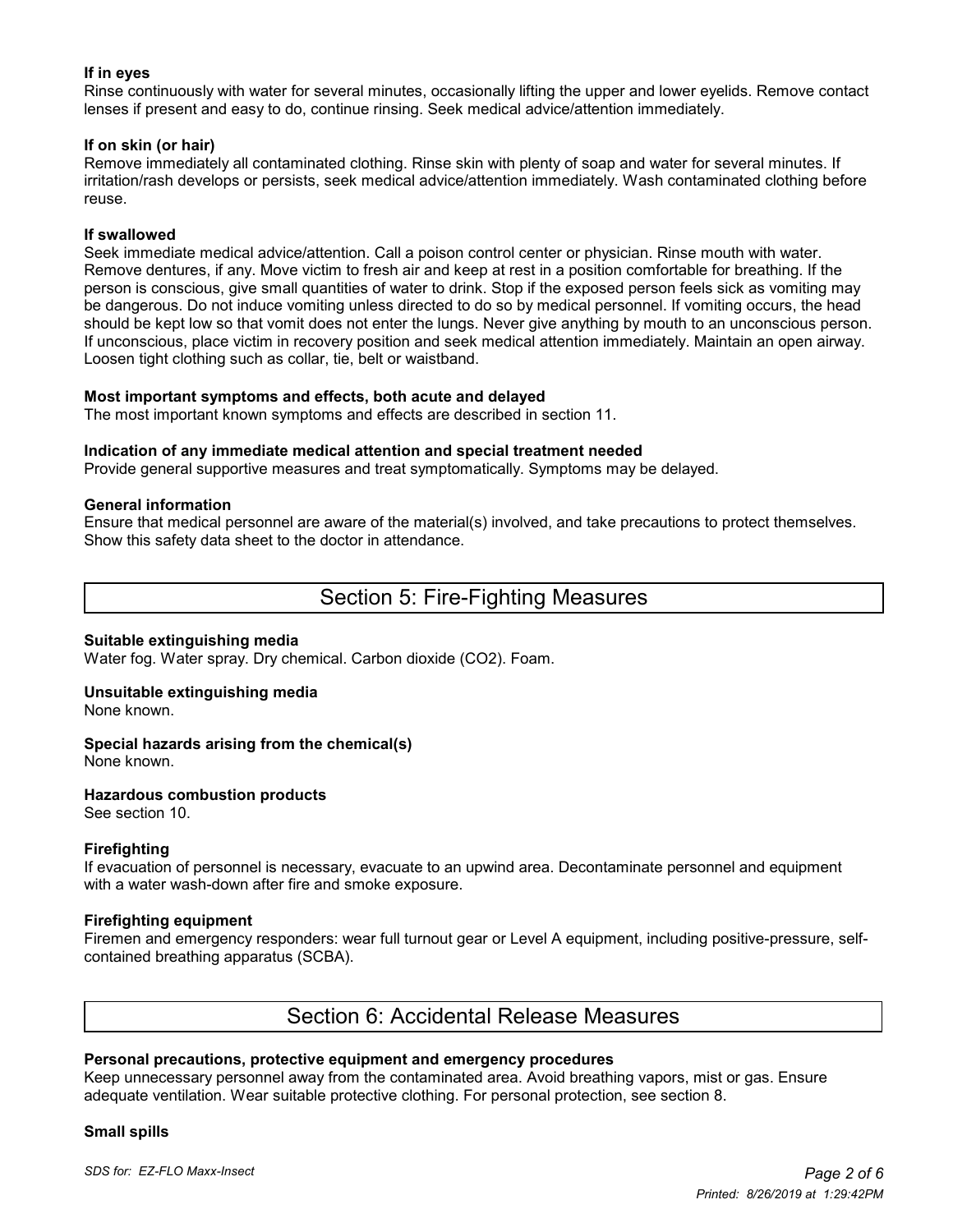Ventilate the contaminated area. Wipe up with absorbent material or mix the appropriate sorbent into the spilled material. Use an absorbent like sawdust for aqueous, waterborne, and solvent-borne coatings. Collect the saturated towels or sorbent and transfer into a covered container.

## **Large spills**

Prevent this material from entering sewers and watercourses by diking or impounding the spilled material. Ventilate the contaminated area. Mix the appropriate sorbent into the spilled material. Use an absorbent like sawdust for aqueous, waterborne, and solvent-borne coatings. Collect the saturated sorbent and transfer it into a covered container.

Steel containers are acceptable for all acid-free wastes. Use suitable plastic containers for acid-bearing wastes. Dispose of the waste in compliance with all Federal, state, regional, and local regulations.

# Section 7: Handling and Storage

## **Precautions for safe handling**

Avoid inhalation of vapors/spray and contact with skin and eyes. Do not ingest. Use only with adequate ventilation.

Observe good industrial hygiene practices. Eating, drinking, and smoking should be prohibited in areas where this material is handled, stored, or processed. Workers should wash hands and face, before eating, drinking, and smoking. Remove contaminated clothing and protective equipment before entering eating areas.

## **Conditions for safe storage, including any incompatibilities**

Prevent from freezing. Do not store above 120 F (49 C). Store in original container protected from direct sunlight in a dry, cool and well-ventilated area, away from incompatible materials (see section 10) and food and drink.

| Section 8: Exposure Controls / Personal Protection |                             |                                                      |                 |  |  |
|----------------------------------------------------|-----------------------------|------------------------------------------------------|-----------------|--|--|
| Chemical Name / CAS No.                            | <b>OSHA Exposure Limits</b> | <b>ACGIH Exposure Limits   Other Exposure Limits</b> |                 |  |  |
| <b>Ethyl Lactate</b><br>687-47-8                   | Not Established             | Not Established                                      | Not Established |  |  |

## **Appropriate engineering controls**

Handle in accordance with good industrial hygiene and safety practice. Wash hands before breaks and at the end of the workday.

## **Ventilation**

Good general ventilation should be used. Ventilation rates should be matched to conditions. If applicable, use process enclosures, local exhaust ventilation, or other engineering controls to maintain airborne levels below recommended exposure limits. If exposure limits have not been established, maintain airborne levels to an acceptable level.

## **Personal protective equipment**

## **Eye/face protection**

 Splash goggles are recommended. Avoid contact with eyes. If extra protection is required, wear a face shield over the splash goggles. Face shields are effective only if worn in addition to splash goggles.

## **Hand protection**

 Wear chemical-resistant gloves (butyl rubber or neoprene). Protective gloves should be inspected frequently and discarded when they exhibit cuts, tears, pinholes, or signs of excessive wear. Wash and dry hands after use.

## **Body protection**

Wear appropriate clothing to prevent repeated or prolonged skin contact.

## **Respiratory protection**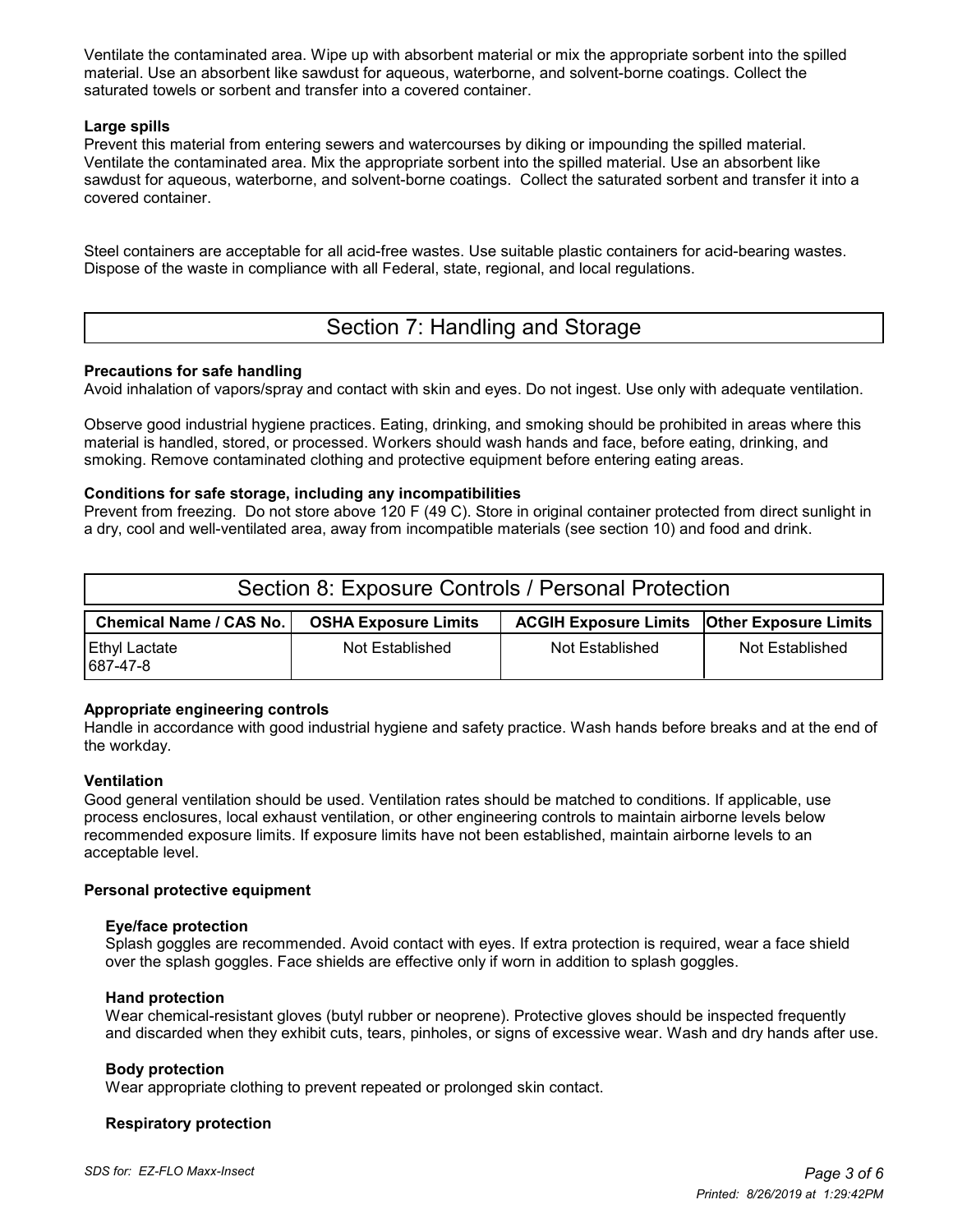In case of insufficient ventilation, wear suitable respiratory equipment. Chemical respirator with organic vapor cartridge.

# Section 9: Physical and Chemical Properties

| <b>Appearance: Liquid</b>                                   |
|-------------------------------------------------------------|
| <b>Odor:</b> No Data                                        |
| <b>Odor threshold: No Data</b>                              |
| <b>pH</b> No Data                                           |
| <b>Specific gravity: No Data</b>                            |
| <b>Boiling point:</b> No Data                               |
| Melting point/Freezing point: No Data                       |
| <b>Flash Point: No Data</b>                                 |
| <b>Flammability: No Data</b>                                |
| <b>Partition coefficient (n- No Data</b><br>octanol/water): |

**Appearance:** Liquid **Explosive limits:** No Data **Odor:** No Data **Vapor pressure:** No Data **Odor threshold:** No Data **Vapor density:** No Data **Relative density: No Data Solubility: No Data Boiling point:** No Data **Boiling range:** No Data **Evaporation rate: No Data Flash Point:** No Data **Autoignition temperature:** No Data **Flammability:** No Data **Decomposition temperature:** No Data **Viscosity:** No Data

# Section 10: Stability and Reactivity

# **Chemical stability**

STABLE

#### **Incompatible materials**

Oxidizing agents

## **Hazardous decomposition**

Carbon oxides

Hazardous polymerization will not occur.

Section 11: Toxicological Information

#### **Mixture Toxicity**

Inhalation Toxicity LC50: 23mg/L **Component Toxicity** 687-47-8 Ethyl Lactate

Oral LD50: 2,001 mg/kg (Rat) Inhalation LC50: 5 mg/L (Rat)

#### **Likely routes of exposure**

## **Exposure may affect the following organs**

#### **Effects of exposure**

 **Ingestion** Ingestion may cause gastrointestinal irritation. Symptoms can include nausea, diarrhea, vomiting, and abdominal pain.

 **Skin contact** May cause irritation to the skin. Symptoms can include pain, itching and/or redness.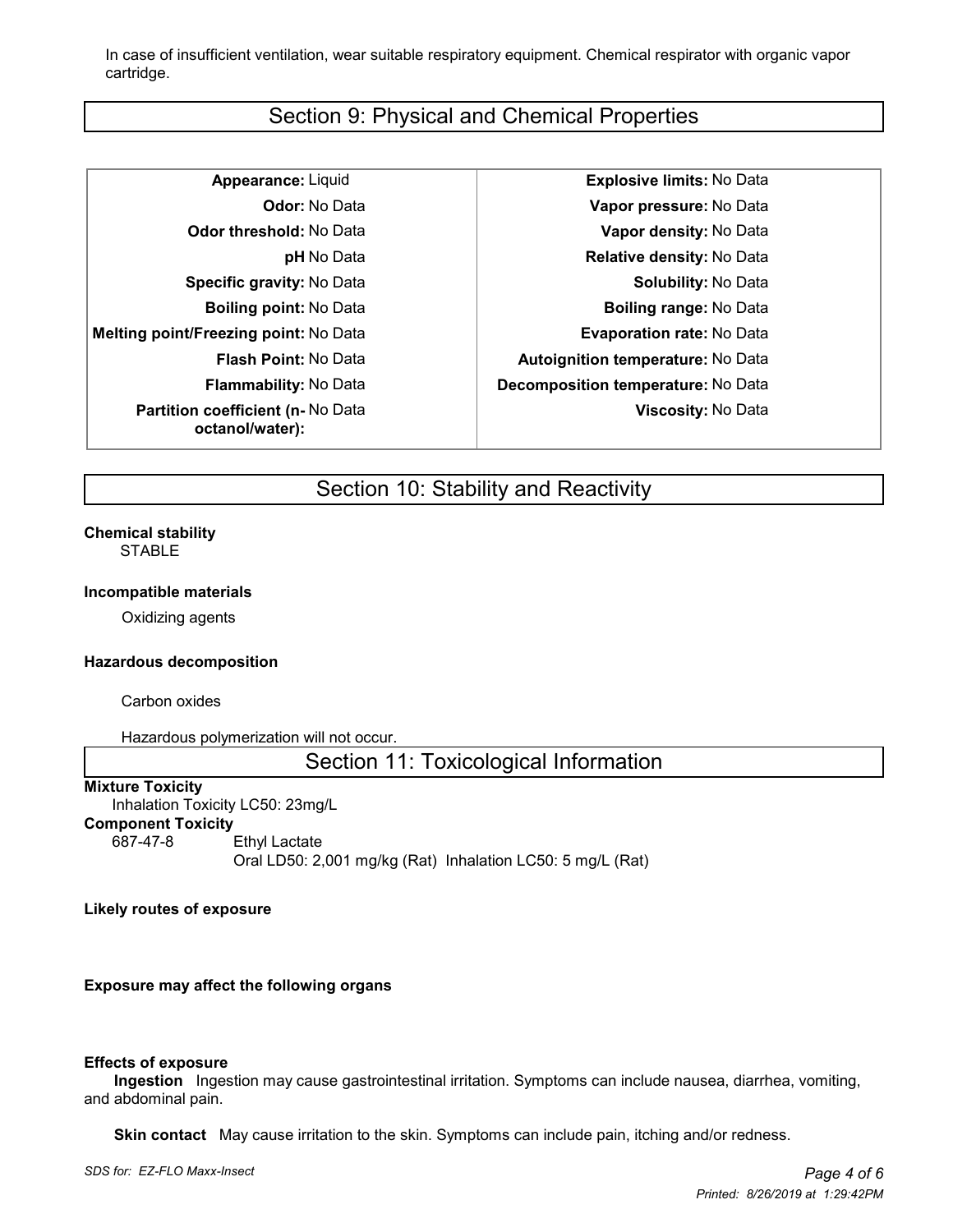**Inhalation** May cause respiratory irritation. Symptoms can include sore throat, coughing, sneezing, and labored breathing.

 **Eye contact** Causes serious eye irritation. Symptoms can include irritation, pain, watering and/or redness. Prolonged and/or repeated eye contact may cause conjunctivitis and possibly corneal abnormalities.

#### **Conditions aggravated**

Persons with pre-existing skin, eye, and/or respiratory disorders may be more susceptible to the effects of this product.

#### **Carcinogenicity**

The following chemicals comprise 0.1% or more of this mixture and are listed and/or classified as carcinogens or potential carcinogens by NTP, IARC, OSHA, or ACGIH.

| <b>CAS Number</b><br>None          | Description | % Weight | Carcinogen Rating<br>N/A |  |  |
|------------------------------------|-------------|----------|--------------------------|--|--|
| Section 12: Ecological Information |             |          |                          |  |  |

#### **Ecotoxicity**

No data available

**Persistence and degradability** No data available

**Bioaccumulative potential** No data available

**Mobility in soil** No data available

**Other adverse effects**

No data available

Section 13: Disposal Considerations

#### **Disposal instructions**

Do not allow this material to drain into sewers/water supplies. All waste must be handled in accordance with local, state and federal regulations or with regulations of Canada and its Provinces. This product, if unaltered by use, may be disposed of by treatment at a permitted facility or as advised by your local hazardous waste regulatory authority.

#### **Waste from residues/unused products**

Dispose of in accordance with local regulations. Empty containers or liners may retain some product residues. This material and its container must be disposed of in a safe manner (refer to Disposal instructions).

#### **Contaminated packaging**

Empty containers should be taken to an approved waste handling site for recycling or disposal. Since emptied containers may retain product residue, follow label warnings even after container is emptied.

Section 14: Transport Information